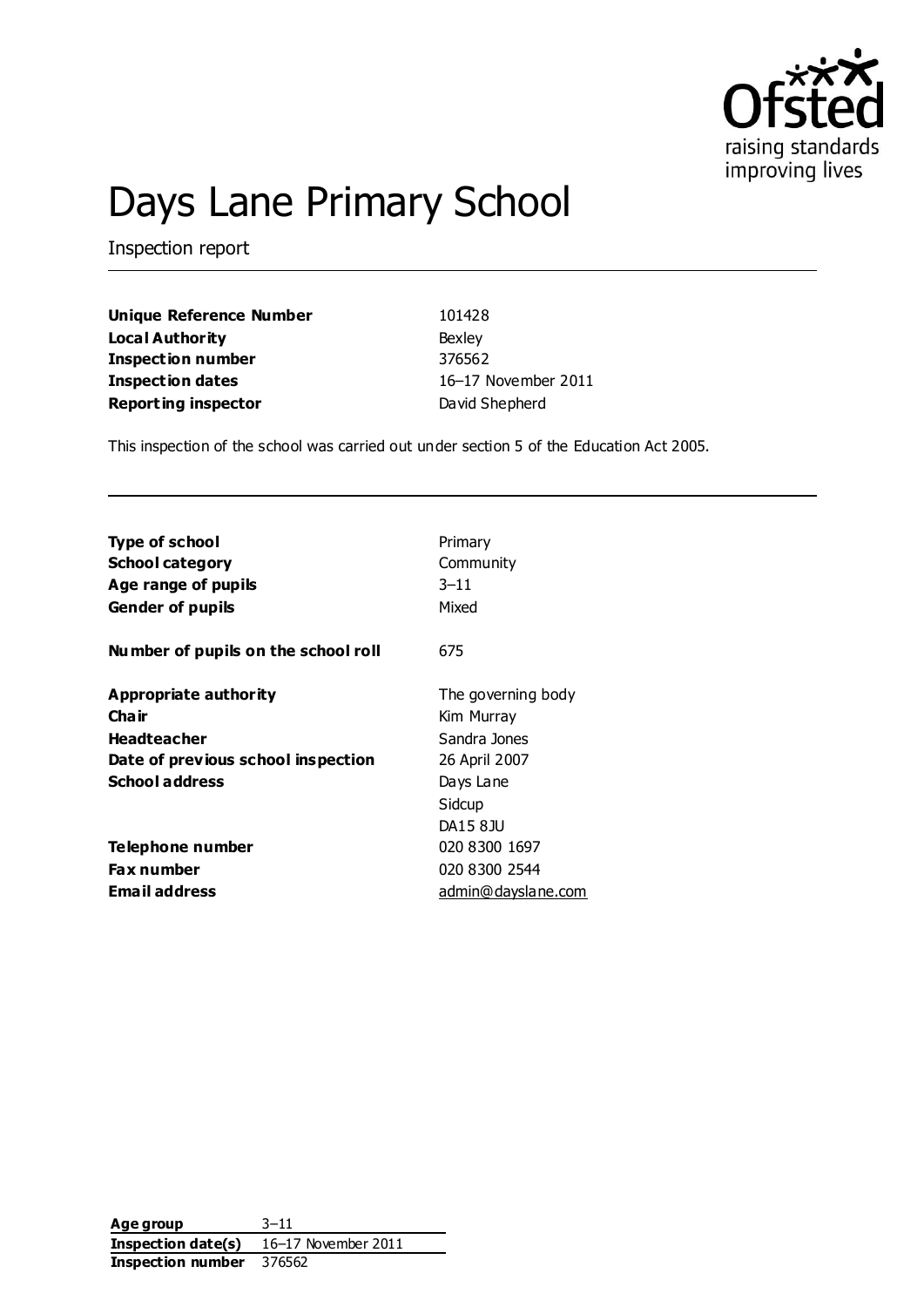The Office for Standards in Education, Children's Services and Skills (Ofsted) regulates and inspects to achieve excellence in the care of children and young people, and in education and skills for learners of all ages. It regulates and inspects childcare and children's social care, and inspects the Children and Family Court Advisory Support Service (Cafcass), schools, colleges, initial teacher training, work-based learning and skills training, adult and community learning, and education and training in prisons and other secure establishments. It assesses council children's services, and inspects services for looked after children, safeguarding and child protection.

Further copies of this report are obtainable from the school. Under the Education Act 2005, the school must provide a copy of this report free of charge to certain categories of people. A charge not exceeding the full cost of reproduction may be made for any other copies supplied.

If you would like a copy of this document in a different format, such as large print or Braille, please telephone 0300 123 4234, or email enquiries@ofsted.gov.uk.

You may copy all or parts of this document for non-commercial educational purposes, as long as you give details of the source and date of publication and do not alter the information in any way.

To receive regular email alerts about new publications, including survey reports and school inspection reports, please visit our website and go to 'Subscribe'.

Piccadilly Gate Store St **Manchester** M1 2WD

T: 0300 123 4234 Textphone: 0161 618 8524 E: enquiries@ofsted.gov.uk W: www.ofsted.gov.uk

**Ofsted** 

© Crown copyright 2011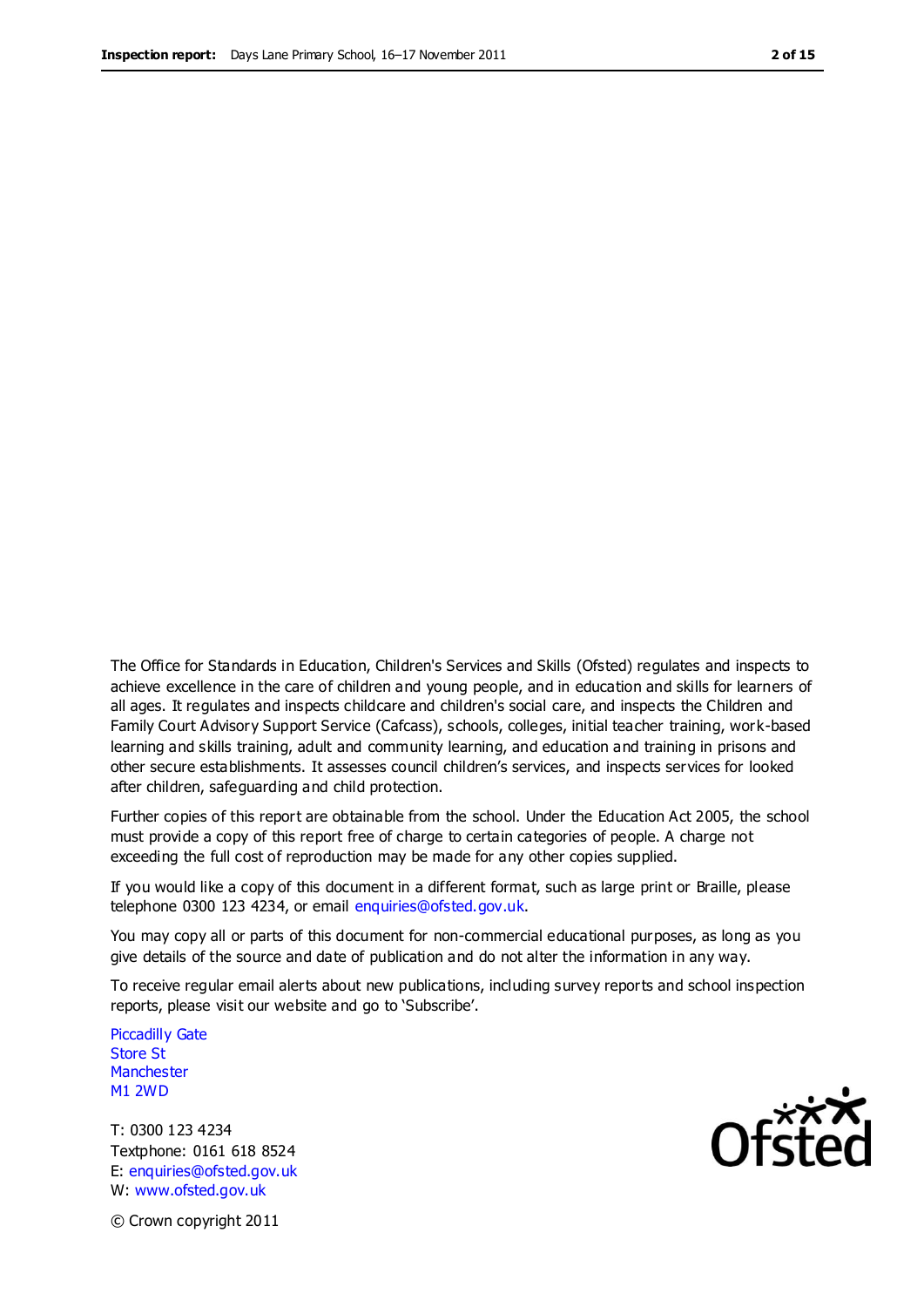# **Introduction**

This inspection was carried out by four additional inspectors, who observed teaching and learning in 29 lessons led by 20 different teachers. Meetings were held with the senior staff, a group of pupils and the Chair of the Governing Body. Inspectors observed the school's work, and looked at safeguarding documentation and the school's analysis of its data. Questionnaires from 304 parents and carers, 52 staff and 100 pupils were received and analysed.

The inspection team reviewed many aspects of the school's work. It looked in detail at a number of key areas.

- Why is attainment above average and progress satisfactory according to data?
- How consistently effective are teaching and the use of assessment data throughout the school?
- $\blacksquare$  How effective is the monitoring and evaluation carried out by senior staff and subject coordinators on improving pupils' progress and attainment?

## **Information about the school**

This school is larger than most primary schools. The proportion of pupils from minority ethnic backgrounds is below average, as is the proportion who speak English as an additional language. Lower than average proportions of pupils are known to be eligible for free school meals. The proportion of pupils who have special educational needs and/or disabilities is lower than average, as is the proportion who have a statement of special educational needs. The Early Years Foundation Stage consists of one Nursery class and three Reception classes. A new headteacher has been appointed during the past year, as have three members of the senior team. The school has gained Healthy Schools status and an Eco Schools award. A privately run breakfast club and after-school club take place each day but these were not included in this inspection.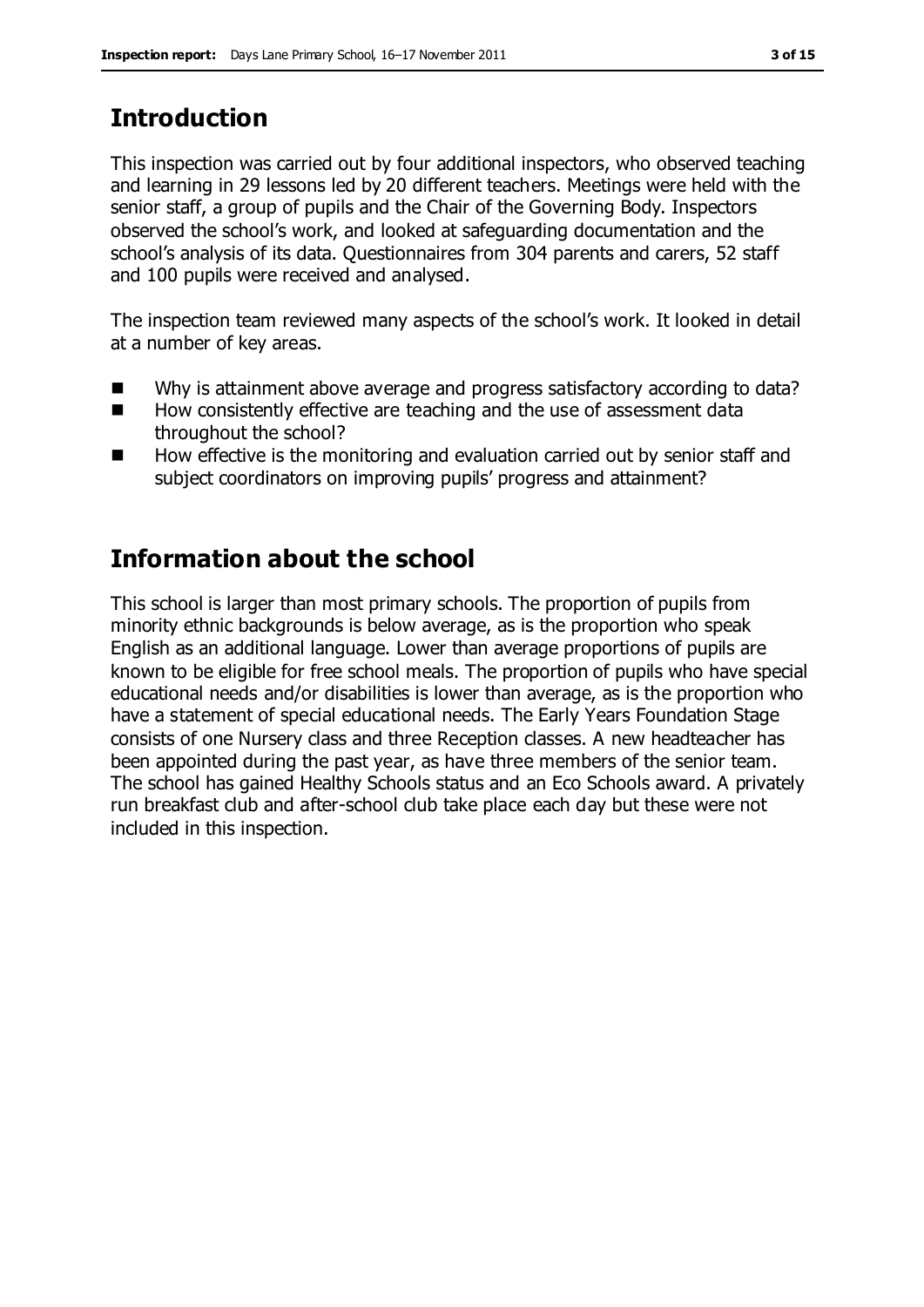### **Inspection judgements**

| Overall effectiveness: how good is the school?  |  |
|-------------------------------------------------|--|
| The school's capacity for sustained improvement |  |

#### **Main findings**

Days Lane Primary School is a good school. Children get off to a good start in the Early Years Foundation Stage. This is built upon through the school, and pupils, including those with special educational needs and/or disabilities and those who speak English as an additional language, make good progress in line with their capabilities. This is because teaching is good. Excellent care, guidance and support mean that pupils enjoy school, feel extremely safe, get on well together, lead healthy lifestyles, behave well and play an important part in enabling the school to run smoothly. Pupils are gaining a good understanding of their responsibilities to each other, the school and wider community.

Pupils' attainment in English and mathematics at the end of Year 6 is high. Attainment in reading, writing and mathematics in Year 2 is also significantly above average. However, during the past year, the year 6 cohort did not make the good progress through key stage 2 that previous cohorts had done, but it was satisfactory. This is because of inconsistencies in teaching in key stage 2. There are no significant differences between the attainment and progress made by boys and girls throughout the school. The school's monitoring and observation of lessons show that pupils' progress is again good.

Relationships between pupils and adults are consistently good, and this is a key feature of lessons. As a result, pupils try hard to please staff. Teachers ask searching questions that identify what pupils know and what they need to learn next. They provide pupils with key words they might use that help them spell correctly. Lessons include learning objectives but, on a few occasions, these do not consistently indicate what pupils at different levels of ability are to learn in lessons. The impact of this is that occasionally a few pupils do not achieve as much as they could. Teachers and teaching assistants provide good guidance to pupils in their groups during lessons, but pupils working independently do not always receive the support they need to make the progress of which they are capable. Marking provides encouragement and good guidance for pupils about how to improve. However, opportunities are not consistently provided for pupils to respond to suggestions made. The curriculum meets pupils' needs well and is enriched by a wide variety of visitors to the school and visits to places of interest.

The headteacher provides clear and decisive leadership, and strong teamwork between the headteacher, staff and the governing body is a notable feature of leadership and management. The headteacher and senior staff understand the needs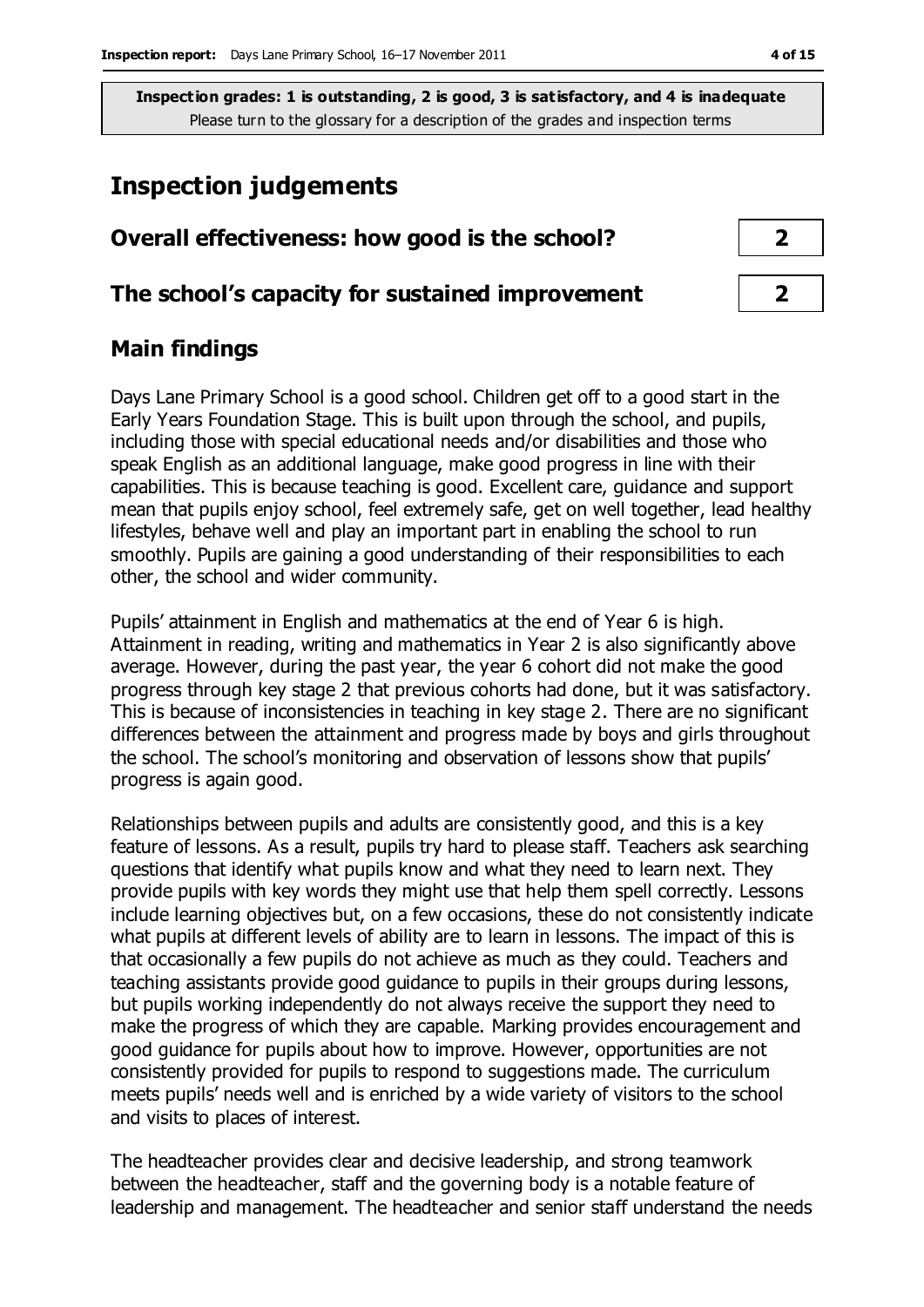of individual pupils very well. Their evaluations are accurate and rigorous, and have led to clear improvements in provision and outcomes for pupils. A number of senior staff and subject coordinators are new to their roles and have not yet had time to have an impact on improving progress and attainment in their areas of responsibility. Links with parents and carers are good. As one parent typically wrote, 'We think this is a fantastic school.' The governing body is keen and supportive. This, along with the good relationships throughout the school and the school's success in maintaining high attainment in English and mathematics, demonstrates the school's good capacity to sustain further improvement.

#### **What does the school need to do to improve further?**

- By April 2012, improve the quality of teaching and use of assessment data by ensuring that all teachers consistently:
	- identify to pupils at different levels of ability what they are to learn in lessons
	- correct mistakes being made by pupils working independently during lessons
	- provide pupils with opportunities to respond to guidance included in marking.
- **Ensure the monitoring and evaluation carried out by senior staff and subject** coordinators new to their roles lead to improved outcomes for pupils by:
	- training senior staff and subject coordinators new to their roles further in the techniques of monitoring and evaluation
	- providing opportunities for them to monitor and evaluate outcomes in their areas of responsibility
	- ensuring areas for development identified are included in plans for improvement and implemented.

#### **Outcomes for individuals and groups of pupils 1**

Pupils' achievement is outstanding and test results are high. They start school in the Early Years Foundations Stage with skills that are at expected levels, and make good progress as they move through the school. Pupils, including those with special educational needs and/or disabilities and those who speak English as an additional language, are developing their basic skills well and are well equipped with wider skills and personal qualities for their future lives. The progress made by pupils known to be eligible for free school meals is also good.

Pupils settle down quickly to their work. For example, in Year 6, pupils were fully engaged and responded enthusiastically as they identified different types of connectives in a text. In Year 5, pupils were excited by and enjoyed learning about the daily lives of rich and poor people in Tudor times. Year 2 pupils speedily worked out answers to simple addition questions and eagerly moved on to adding larger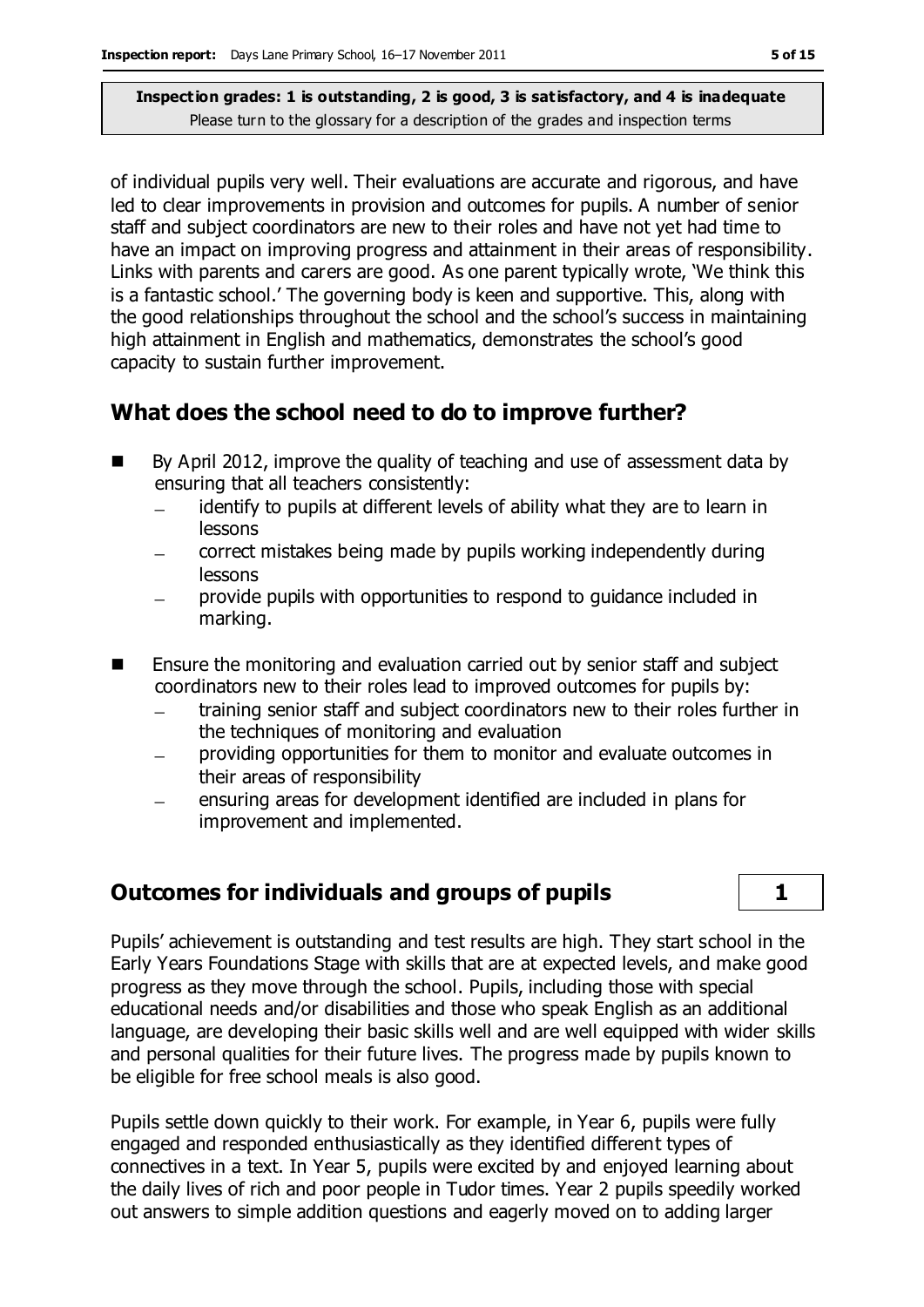#### numbers.

Pupils have a good knowledge and understanding about healthy eating and the importance of regular exercise. They enjoy physical activities in lessons, at playtimes and in after-school clubs which help promote their healthy lifestyles. The impact of the Healthy Schools status can be seen by pupils' positive responses in their questionnaires. Pupils' behaviour was good during the inspection, and sometimes exemplary. Pupils make a good contribution to the school and local communities. For example, pupils in all classes carry out tasks to help their teachers, such as giving out and collecting equipment and books. Elected pupils represent well their peers on the school council. They collect funds for a range of charities at home and abroad. The Eco Schools award illustrates pupils' awareness of the need to protect the environment. Pupils reflect thoughtfully upon some of the broader issues in life, such as friendship, but their understanding about different beliefs and cultural traditions is not so well developed.

These are the grades for pupils' outcomes

| Pupils' achievement and the extent to which they enjoy their learning                                                     |                          |
|---------------------------------------------------------------------------------------------------------------------------|--------------------------|
| Taking into account:                                                                                                      |                          |
| Pupils' attainment <sup>1</sup>                                                                                           | 1                        |
| The quality of pupils' learning and their progress                                                                        | $\overline{\phantom{0}}$ |
| The quality of learning for pupils with special educational needs and/or disabilities<br>and their progress               | $\overline{2}$           |
| The extent to which pupils feel safe                                                                                      | 1                        |
| Pupils' behaviour                                                                                                         | $\overline{2}$           |
| The extent to which pupils adopt healthy lifestyles                                                                       | $\overline{\mathbf{2}}$  |
| The extent to which pupils contribute to the school and wider community                                                   | $\overline{\mathbf{2}}$  |
| The extent to which pupils develop workplace and other skills that will<br>contribute to their future economic well-being |                          |
| Taking into account:                                                                                                      |                          |
| Pupils' attendance <sup>1</sup>                                                                                           | $\mathcal{P}$            |
| The extent of pupils' spiritual, moral, social and cultural development                                                   | 2                        |

#### **How effective is the provision?**

 $\overline{a}$ 

Teachers' planning and classroom organisation are effective in enabling lessons to flow smoothly. Good use is made of writing frames, which help pupils develop a story and write at length. Pupils are encouraged to check their work following success criteria on a marking sheet and this helps them to judge how well they have achieved. Teachers and teaching assistants support pupils with special educational needs and/or disabilities well on an individual and/or group basis and this helps these

 $<sup>1</sup>$  The grades for attainment and attendance are: 1 is high; 2 is above average; 3 is broadly average;</sup> and 4 is low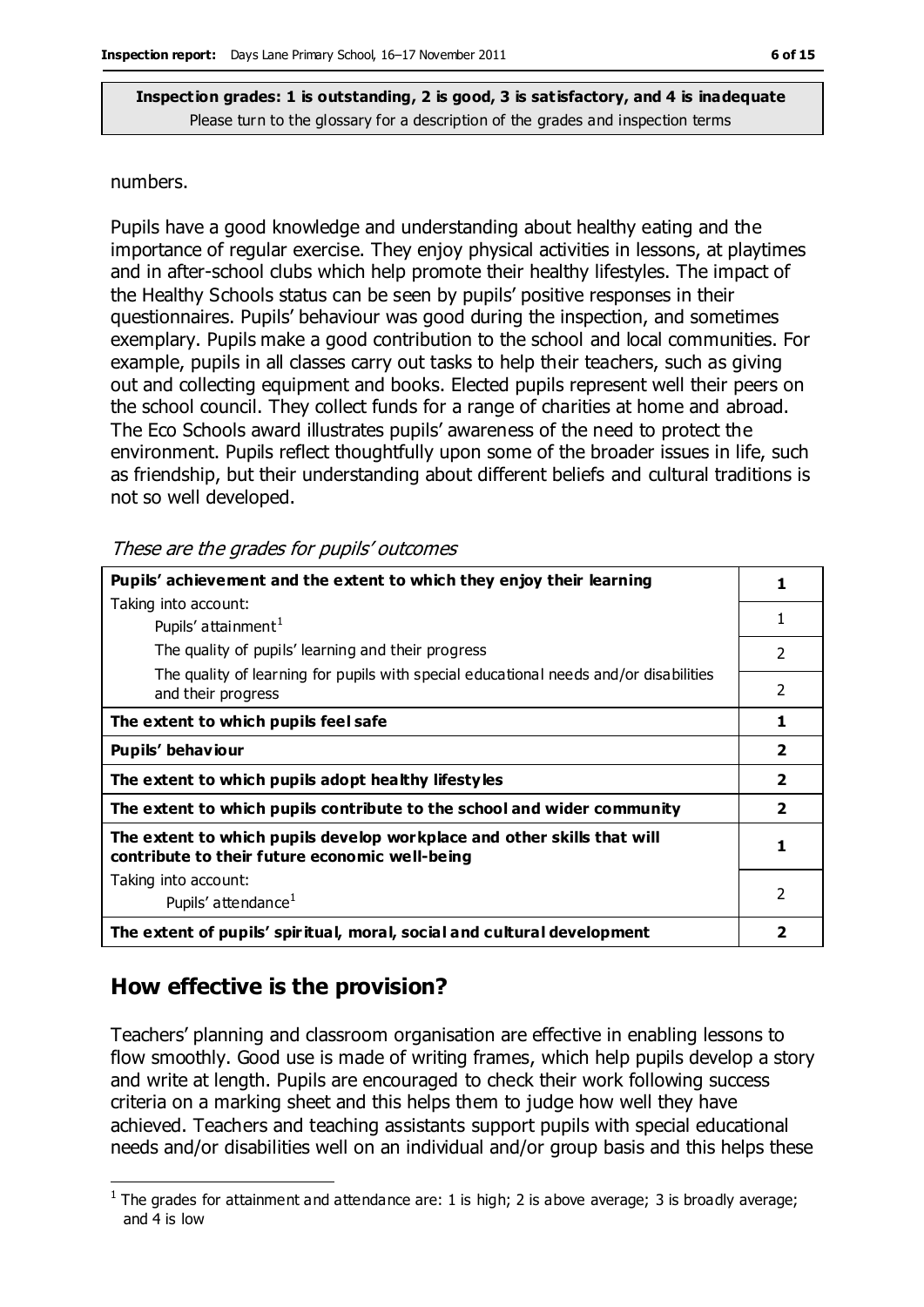pupils in their understanding of particular aspects of their work. This additional teaching helps these pupils make good progress. Provision for pupils with English as an additional language is also good as indicated by the good progress made by these pupils. Occasionally, lesson introductions are too long for some pupils to sustain their concentration, and the pace of learning in these lessons is too slow.

Residential visits, such as to Hayling Island, provide pupils with good opportunities to experience and learn different skills such as rock climbing and canoeing. Inter-school competitive sports in cross-country running, athletics and swimming enrich the curriculum significantly. The school is rightly proud of its large choir which performs in the local area as well other venues, for example the Fairfield Hall. Provision to promote pupils' personal development is included effectively throughout the curriculum. Pupils receive good opportunities to develop their speaking and listening through working in pairs, especially at the beginning of lessons. However, not enough opportunities are provided to learn about different cultures and beliefs.

Excellent arrangements for pupils joining the school at the beginning of the school year and at other times ensure that they settle very quickly. In replies to their questionnaires, most pupils responded that they were looked after very well by staff. Pupils with special educational needs and/or disabilities are identified appropriately and effective provision is allocated to meet their needs. The school enlists the support of all appropriate agencies and works very closely with parents and carers to meet pupils' special social, emotional and learning needs. One parent reflected this when writing, 'I have noticed a positive change in my son's confidence since he is now being given direct guidance, allowing him to achieve good results in his work both at school and at home.' Procedures for promoting attendance are effective, as indicated by improving levels of attendance. Transition arrangements are excellent from the Reception class into Year 1 and from Year 6 to secondary school.

| The quality of teaching                                                                                    |  |
|------------------------------------------------------------------------------------------------------------|--|
| Taking into account:                                                                                       |  |
| The use of assessment to support learning                                                                  |  |
| The extent to which the curriculum meets pupils' needs, including, where<br>relevant, through partnerships |  |
| The effectiveness of care, guidance and support                                                            |  |

These are the grades for the quality of provision

#### **How effective are leadership and management?**

The headteacher, ably supported by senior staff, has successfully instilled a sense of ambition and drive to improve the work of the school. The newly formed senior team identifies accurately the strengths and weaknesses of teaching and learning, and incorporates the areas for development into detailed plans of action. Monitoring and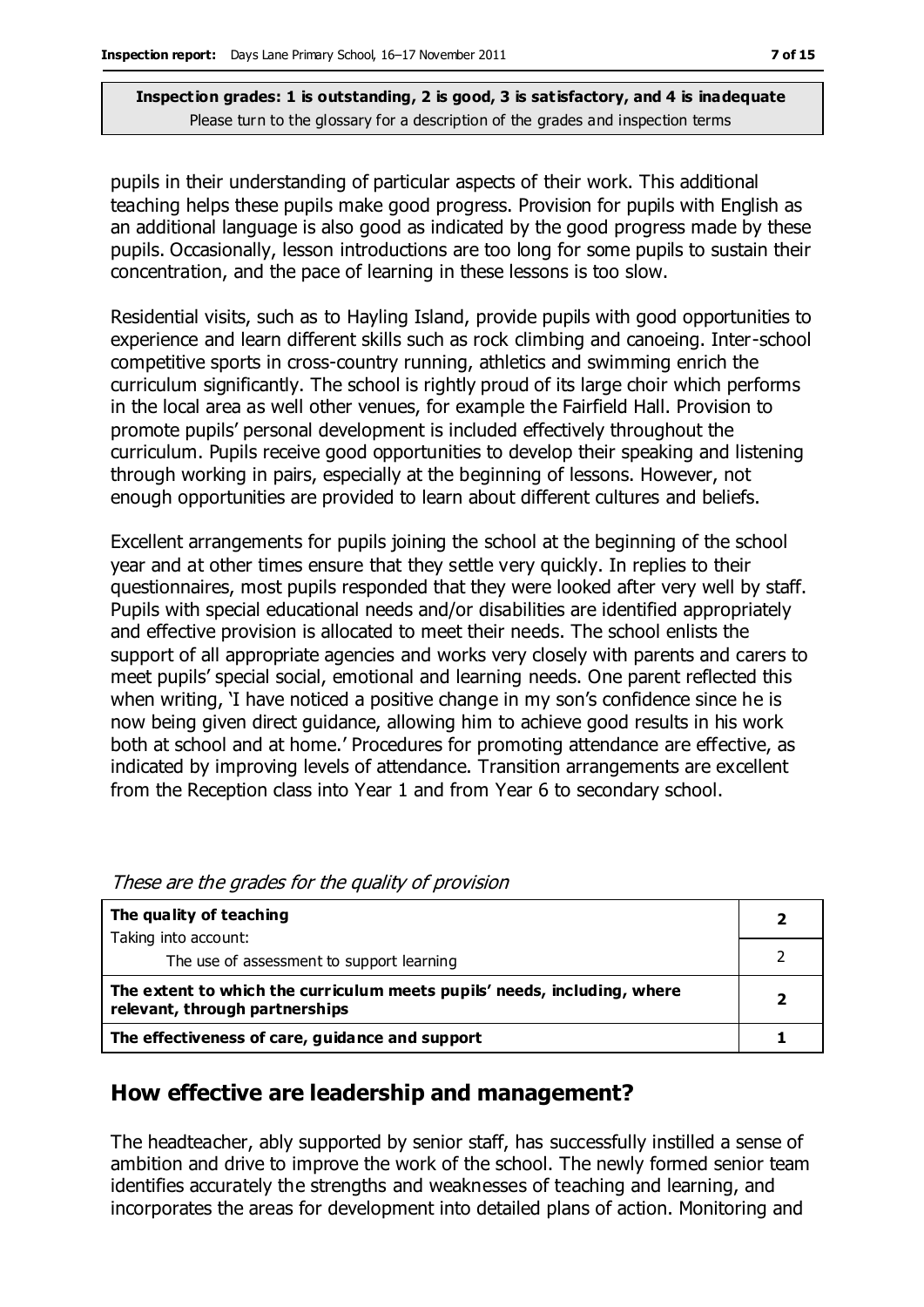evaluating by senior leaders of pupils' progress and attainment are systematic and rigorous, and are leading to improvements in teaching and pupils' progress. However, new subject coordinators have not received enough training to evaluate their effectiveness, and areas for development in some subjects have not been included in school plans. This is partly the reason why there are some relative weaknesses in the quality of assessment and its use to improve pupils' progress. The school is aware of this and has set aside time to address these issues.

The school has good relationships with parents and carers. Initiatives such as regular newsletters, the website, coffee mornings, compliment/concerns slips, workshops for parents and carers and training for parent helpers in classes all help to promote this positive relationship. Parents and carers are invited into school on a number of occasions, such as for consultation evenings, assemblies and productions. One parent, reflecting the views of others, wrote, 'I have been extremely happy with my children's all-round education that Days Lane has provided.' On the other hand, a few parents and carers expressed concerns about aspects of school life.

The governing body is effective. It is keen, enthusiastic and shows high levels of commitment to the school, providing a good level of challenge. Safeguarding procedures are good. Staff are rigorously vetted and trained regularly in child protection procedures which are exemplary. Pupils and parents and carers indicate that the school provides a secure environment for learning. Links with the local authority and medical services help to promote effectively the personal development and well-being of pupils, especially those with special educational needs and/or disabilities.

The school promotes equality well for the different groups and tackles any racist behaviour and discrimination effectively. Procedures for managing behaviour are good. This enables all groups of pupils to achieve well. Community cohesion is good. Pupils have good links with their local and a few international communities, although their links with national communities are relatively less well developed.

| The effectiveness of leadership and management in embedding ambition and<br>driving improvement                                                                     | 2              |
|---------------------------------------------------------------------------------------------------------------------------------------------------------------------|----------------|
| Taking into account:                                                                                                                                                |                |
| The leadership and management of teaching and learning                                                                                                              | 2              |
| The effectiveness of the governing body in challenging and supporting the<br>school so that weaknesses are tackled decisively and statutory responsibilities<br>met | 2              |
| The effectiveness of the school's engagement with parents and carers                                                                                                | $\overline{2}$ |
| The effectiveness of partnerships in promoting learning and well-being                                                                                              | $\overline{2}$ |
| The effectiveness with which the school promotes equality of opportunity and<br>tackles discrimination                                                              | 2              |
| The effectiveness of safeguarding procedures                                                                                                                        | 2              |

These are the grades for leadership and management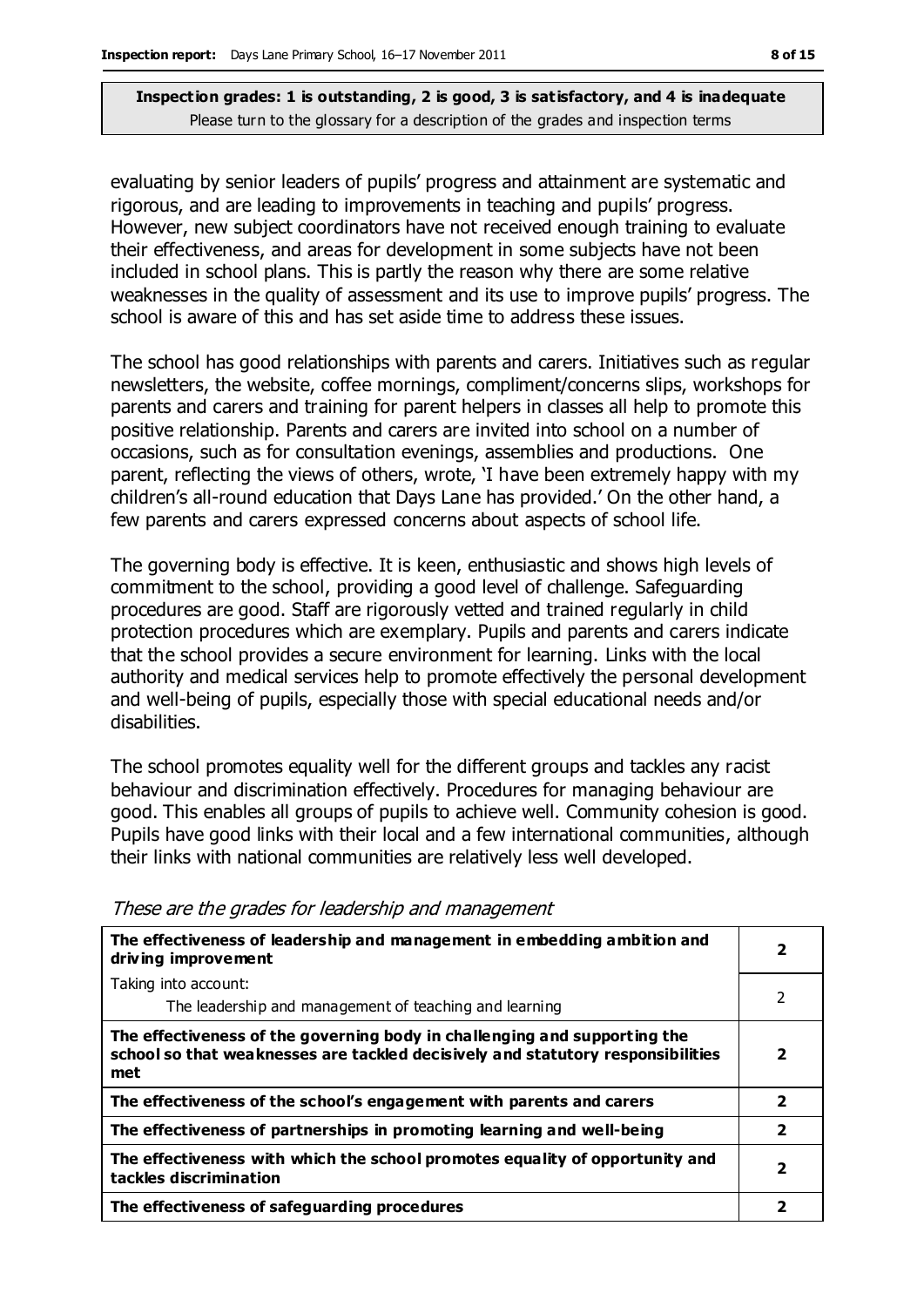| The effectiveness with which the school promotes community cohesion                     |  |
|-----------------------------------------------------------------------------------------|--|
| The effectiveness with which the school deploys resources to achieve value for<br>money |  |

#### **Early Years Foundation Stage**

Children join the Nursery class and Reception classes with skills and abilities that are at the expected levels for their age. They make good progress from these starting points in all areas of their learning. Children with special educational needs and/or disabilities and those who speak English as an additional language also make good progress in line with their capabilities.

Children enjoy their learning and tackle their activities with relish and enthusiasm. They are looked after very well and are kept extremely safe. They are given good opportunities to chat to adults about what they are doing. They practise the sounds letters make, read, write, count and play with toys and other equipment and most are challenged effectively at their different levels of skills and abilities. Behaviour is good and children get on well with each other and with adults. The inside and outside learning environments are stimulating and well organised. They provide children with an enjoyable range of activities which helps develop their understanding and skills in all areas of learning. The balance between adult-led and child-initiated activities is good. The Early Years Foundation Stage is well led and staff work well together as a team and have a good understanding about early years provision. Children's progress is monitored and recorded systematically but assessments are not always linked to planning; this means that some children do not receive an appropriate level of challenge. Links with parents and carers are good. Induction procedures are outstanding and children settle quickly into school routines.

These are the grades for the Early Years Foundation Stage

| <b>Overall effectiveness of the Early Years Foundation Stage</b>             |  |
|------------------------------------------------------------------------------|--|
| Taking into account:                                                         |  |
| Outcomes for children in the Early Years Foundation Stage                    |  |
| The quality of provision in the Early Years Foundation Stage                 |  |
| The effectiveness of leadership and management of the Early Years Foundation |  |
| Stage                                                                        |  |

#### **Views of parents and carers**

The views of parents and carers are positive overall. Approximately one third of the questionnaires returned included written comments, some of which were positive but others expressed some concerns. Positive comments focused on their children's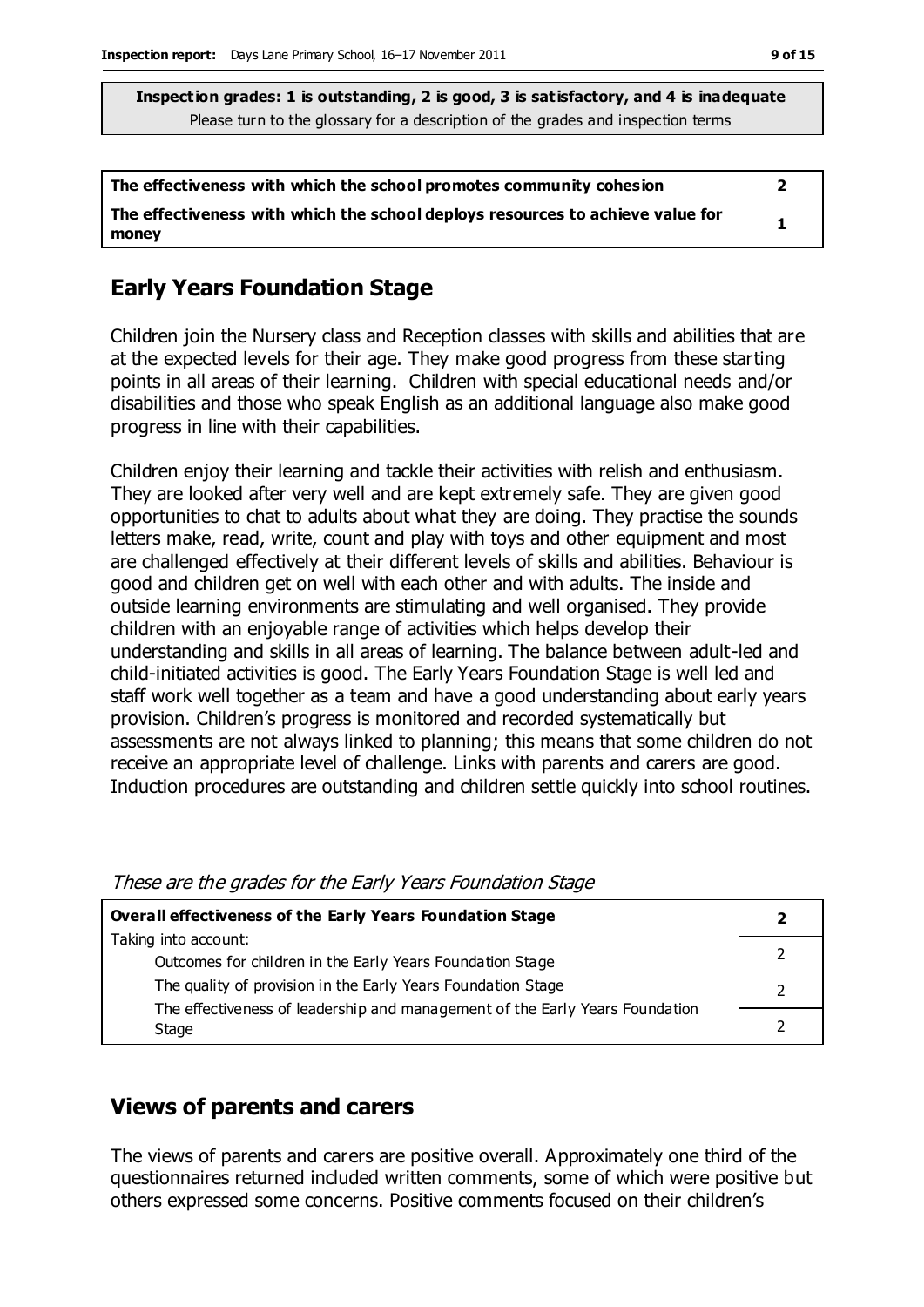enjoyment of school, caring and hard-working staff, good provision for pupils with special educational needs and/or disabilities and good teaching. Their views have been included throughout the report but can be summarised by the parent who wrote, 'My son's behaviour has improved immensely', 'My daughter is enjoying her time and being well educated in a caring school' and 'The school has recently taken an upward turn for the better.'

On the other hand, a few parents and carers expressed concerns about a lack of communication with parents and carers, lack of progress being made by their children, behaviour not being managed well, lack of support for pupils with special educational needs and/or disabilities and the approachability of the headteacher. Inspectors discussed these issues with the headteacher who pointed out most of these had been highlighted by parents and carers previously in a questionnaire that the school had sent out recently to them. Following this questionnaire the headteacher, along with senior staff, put together a plan of action to address these concerns. This report has commented positively on some of these concerns, for instance, progress, behaviour and provision for pupils with special educational needs and/or disabilities. The headteacher expressed a willingness to continue to address the concerns of parents and carers.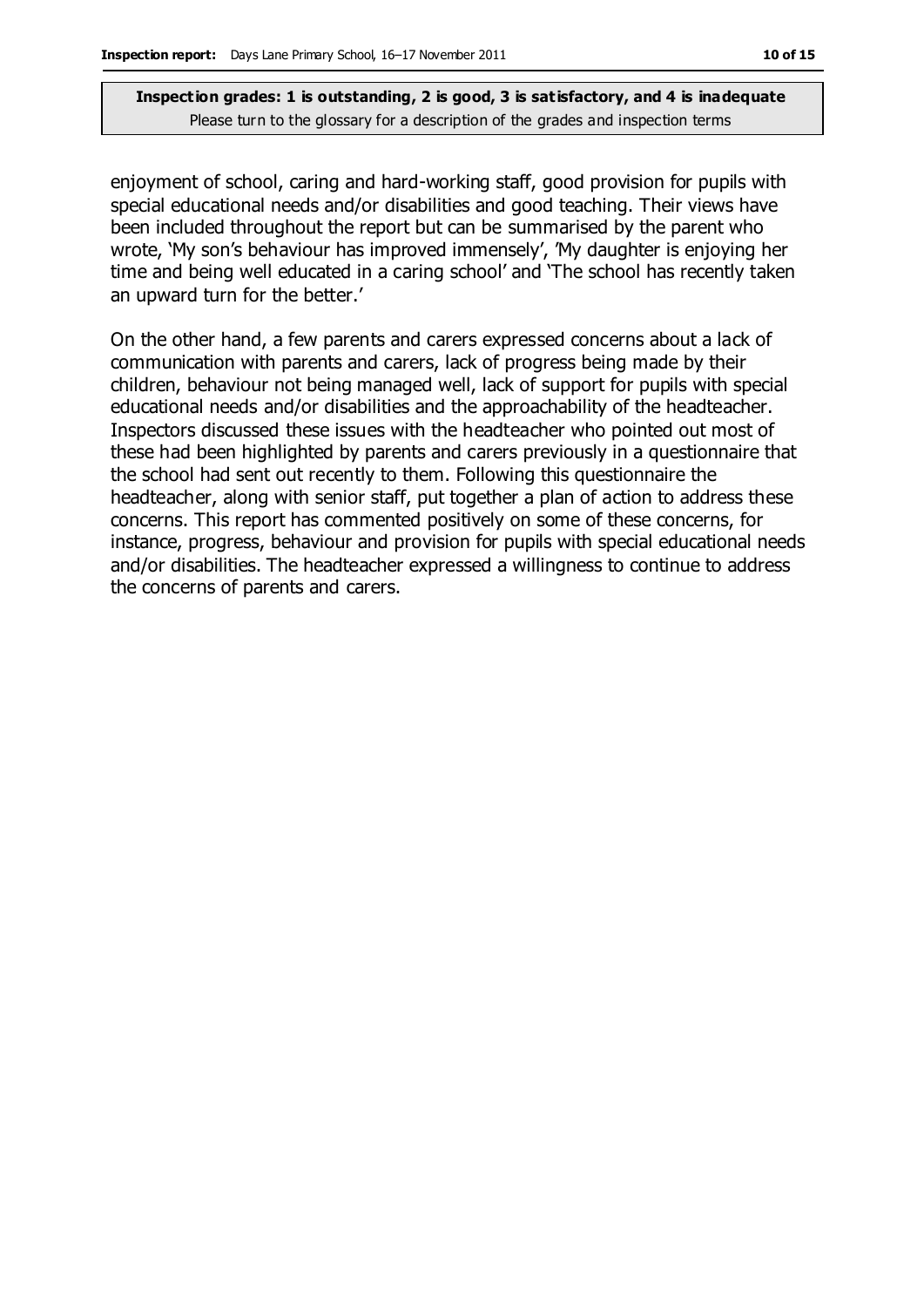#### **Responses from parents and carers to Ofsted's questionnaire**

Ofsted invited all the registered parents and carers of pupils registered at Days Lane Primary School to complete a questionnaire about their views of the school.

In the questionnaire, parents and carers were asked to record how strongly they agreed with 13 statements about the school.

The inspection team received 304 completed questionnaires by the end of the on-site inspection. In total, there are 675 pupils registered at the school.

| <b>Statements</b>                                                                                                                                                                                                                                       |              | <b>Strongly</b> |              | <b>Agree</b>  |                | <b>Disagree</b> |                | <b>Strongly</b> |  |
|---------------------------------------------------------------------------------------------------------------------------------------------------------------------------------------------------------------------------------------------------------|--------------|-----------------|--------------|---------------|----------------|-----------------|----------------|-----------------|--|
|                                                                                                                                                                                                                                                         |              | agree           |              |               |                |                 | disagree       |                 |  |
|                                                                                                                                                                                                                                                         | <b>Total</b> | $\frac{0}{0}$   | <b>Total</b> | $\frac{1}{2}$ | <b>Total</b>   | $\frac{0}{0}$   | <b>Total</b>   | $\frac{1}{2}$   |  |
| My child enjoys school                                                                                                                                                                                                                                  | 164          | 54              | 130          | 43            | 7              | $\mathcal{P}$   | 1.             | $\Omega$        |  |
| The school keeps my child<br>safe                                                                                                                                                                                                                       | 164          | 54              | 132          | 43            | 5              | $\overline{2}$  | $\mathbf{0}$   | $\mathbf 0$     |  |
| The school informs me about<br>my child's progress                                                                                                                                                                                                      | 88           | 29              | 191          | 63            | 24             | 8               | $\mathbf 0$    | $\mathbf 0$     |  |
| My child is making enough<br>progress at this school                                                                                                                                                                                                    | 116          | 38              | 160          | 53            | 25             | 8               | $\overline{2}$ | $\mathbf{1}$    |  |
| The teaching is good at this<br>school                                                                                                                                                                                                                  | 139          | 46              | 155          | 51            | $\overline{7}$ | $\overline{2}$  | $\mathbf 0$    | $\mathbf 0$     |  |
| The school helps me to<br>support my child's learning                                                                                                                                                                                                   | 105          | 35              | 177          | 58            | 18             | 6               | $\mathbf 0$    | $\mathbf 0$     |  |
| The school helps my child to<br>have a healthy lifestyle                                                                                                                                                                                                | 93           | 31              | 204          | 67            | 5              | $\overline{2}$  | $\mathbf 0$    | $\mathbf 0$     |  |
| The school makes sure that<br>my child is well prepared for<br>the future (for example<br>changing year group,<br>changing school, and for<br>children who are finishing<br>school, entering further or<br>higher education, or entering<br>employment) | 96           | 32              | 183          | 60            | $\overline{7}$ | $\overline{2}$  | $\mathbf{1}$   | $\mathbf 0$     |  |
| The school meets my child's<br>particular needs                                                                                                                                                                                                         | 102          | 34              | 175          | 58            | 12             | 4               | 4              | $\mathbf{1}$    |  |
| The school deals effectively<br>with unacceptable behaviour                                                                                                                                                                                             | 75           | 25              | 184          | 61            | 25             | 8               | $\overline{2}$ | 1               |  |
| The school takes account of<br>my suggestions and<br>concerns                                                                                                                                                                                           | 70           | 23              | 188          | 62            | 31             | 10              | $\overline{2}$ | $\mathbf{1}$    |  |
| The school is led and<br>managed effectively                                                                                                                                                                                                            | 77           | 25              | 181          | 60            | 24             | 8               | 6              | $\overline{2}$  |  |
| Overall, I am happy with my<br>child's experience at this<br>school                                                                                                                                                                                     | 131          | 43              | 157          | 52            | 10             | 3               | 4              | $\mathbf{1}$    |  |

The table above summarises the responses that parents and carers made to each statement. The percentages indicate the proportion of parents and carers giving that response out of the total number of completed questionnaires. Where one or more parents and carers chose not to answer a particular question, the percentages will not add up to 100%.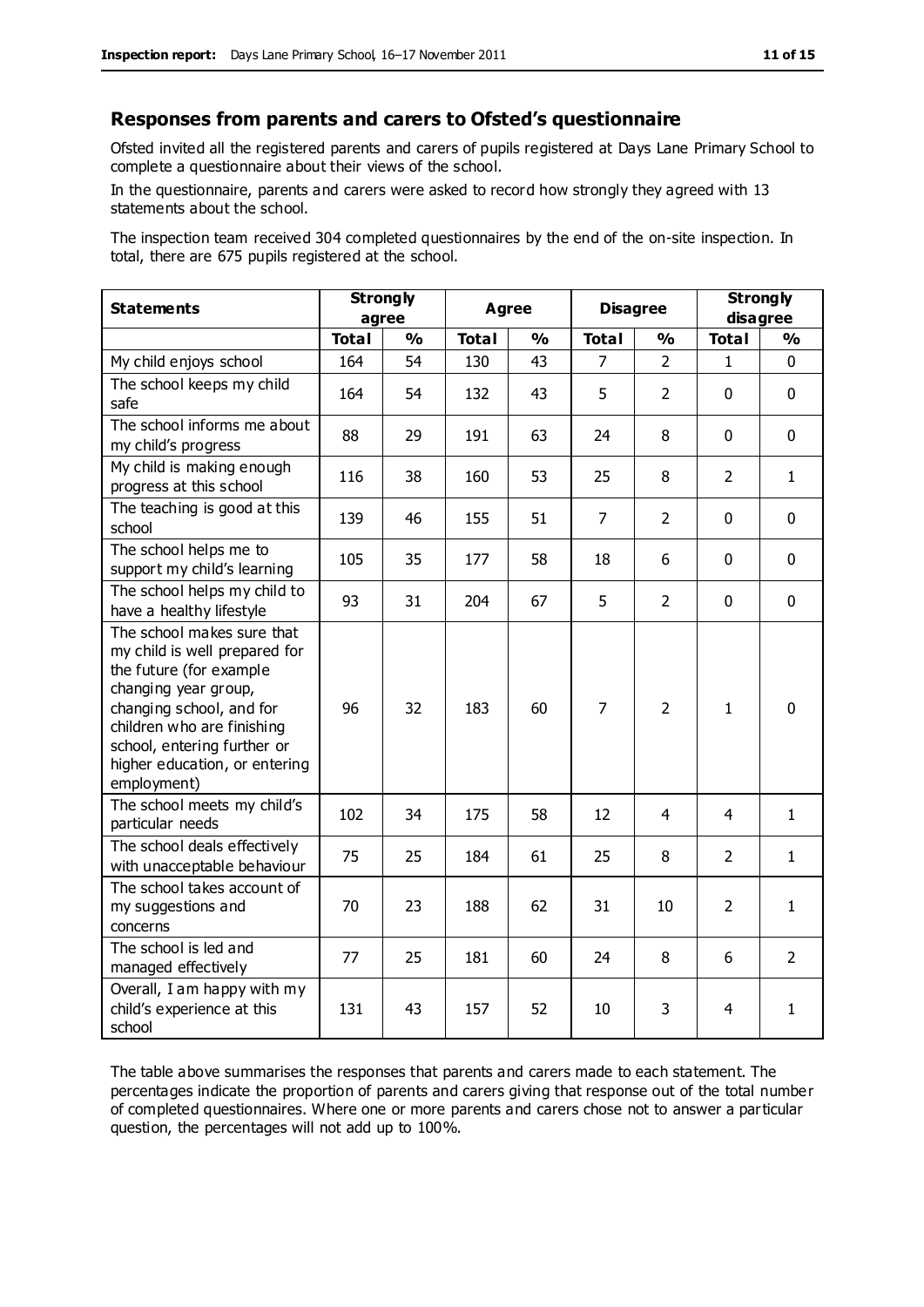# **Glossary**

#### **What inspection judgements mean**

| Grade   | <b>Judgement</b> | <b>Description</b>                                            |
|---------|------------------|---------------------------------------------------------------|
| Grade 1 | Outstanding      | These features are highly effective. An outstanding           |
|         |                  | school provides exceptionally well for all its pupils' needs. |
| Grade 2 | Good             | These are very positive features of a school. A school        |
|         |                  | that is good is serving its pupils well.                      |
| Grade 3 | Satisfactory     | These features are of reasonable quality. A satisfactory      |
|         |                  | school is providing adequately for its pupils.                |
| Grade 4 | Inadequate       | These features are not of an acceptable standard. An          |
|         |                  | inadequate school needs to make significant                   |
|         |                  | improvement in order to meet the needs of its pupils.         |
|         |                  | Ofsted inspectors will make further visits until it           |
|         |                  | improves.                                                     |

#### **Overall effectiveness of schools**

|                       |                    |      | Overall effectiveness judgement (percentage of schools) |                   |
|-----------------------|--------------------|------|---------------------------------------------------------|-------------------|
| <b>Type of school</b> | <b>Outstanding</b> | Good | <b>Satisfactory</b>                                     | <b>Inadequate</b> |
| Nursery schools       | 43                 | 47   | 10                                                      |                   |
| Primary schools       | h                  | 46   | 42                                                      |                   |
| Secondary             | 14                 | 36   | 41                                                      |                   |
| schools               |                    |      |                                                         |                   |
| Sixth forms           | 15                 | 42   | 41                                                      |                   |
| Special schools       | 30                 | 48   | 19                                                      |                   |
| Pupil referral        | 14                 | 50   | 31                                                      |                   |
| units                 |                    |      |                                                         |                   |
| All schools           | 10                 | 44   | 39                                                      |                   |

New school inspection arrangements were introduced on 1 September 2009. This means that inspectors now make some additional judgements that were not made previously.

The data in the table above are for the period 1 September 2010 to 08 April 2011 and are consistent with the latest published official statistics about maintained school inspection outcomes (see [www.ofsted.gov.uk\)](http://www.ofsted.gov.uk/).

The sample of schools inspected during 2010/11 was not representative of all schools nationally, as weaker schools are inspected more frequently than good or outstanding schools.

Percentages are rounded and do not always add exactly to 100.

Sixth form figures reflect the judgements made for the overall effectiveness of the sixth form in secondary schools, special schools and pupil referral units.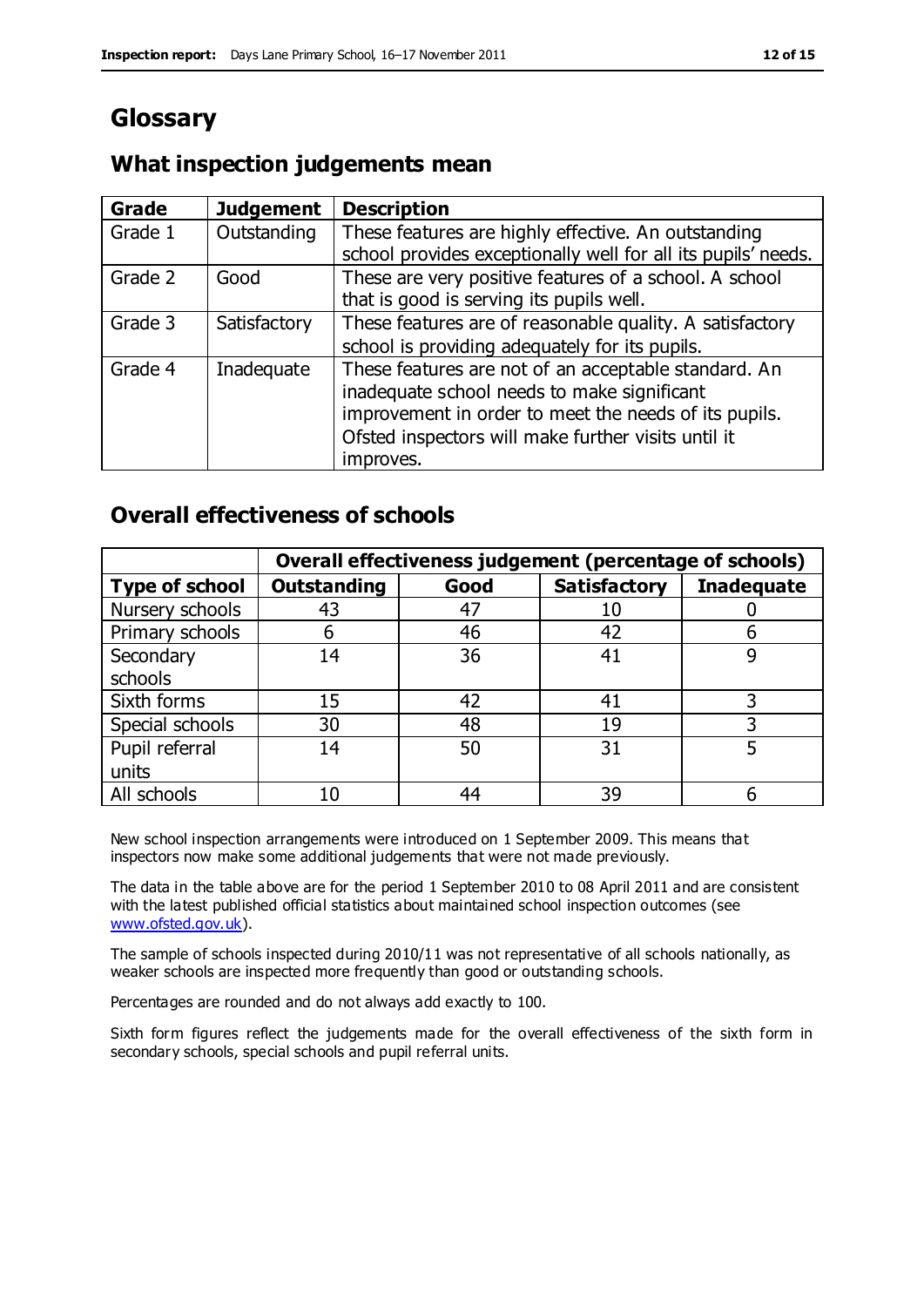# **Common terminology used by inspectors**

| Achievement:                  | the progress and success of a pupil in their<br>learning, development or training.                                                                                                                                                                                                                                             |  |
|-------------------------------|--------------------------------------------------------------------------------------------------------------------------------------------------------------------------------------------------------------------------------------------------------------------------------------------------------------------------------|--|
| Attainment:                   | the standard of the pupils' work shown by test and<br>examination results and in lessons.                                                                                                                                                                                                                                      |  |
| Capacity to improve:          | the proven ability of the school to continue<br>improving. Inspectors base this judgement on what<br>the school has accomplished so far and on the<br>quality of its systems to maintain improvement.                                                                                                                          |  |
| Leadership and management:    | the contribution of all the staff with responsibilities,<br>not just the headteacher, to identifying priorities,<br>directing and motivating staff and running the<br>school.                                                                                                                                                  |  |
| Learning:                     | how well pupils acquire knowledge, develop their<br>understanding, learn and practise skills and are<br>developing their competence as learners.                                                                                                                                                                               |  |
| <b>Overall effectiveness:</b> | inspectors form a judgement on a school's overall<br>effectiveness based on the findings from their<br>inspection of the school. The following judgements,<br>in particular, influence what the overall<br>effectiveness judgement will be.                                                                                    |  |
|                               | The school's capacity for sustained<br>improvement.<br>Outcomes for individuals and groups of<br>ш<br>pupils.<br>The quality of teaching.<br>The extent to which the curriculum meets<br>a s<br>pupils' needs, including, where relevant,<br>through partnerships.<br>The effectiveness of care, guidance and<br>٠<br>support. |  |
| Progress:                     | the rate at which pupils are learning in lessons and<br>over longer periods of time. It is often measured<br>by comparing the pupils' attainment at the end of a<br>key stage with their attainment when they started.                                                                                                         |  |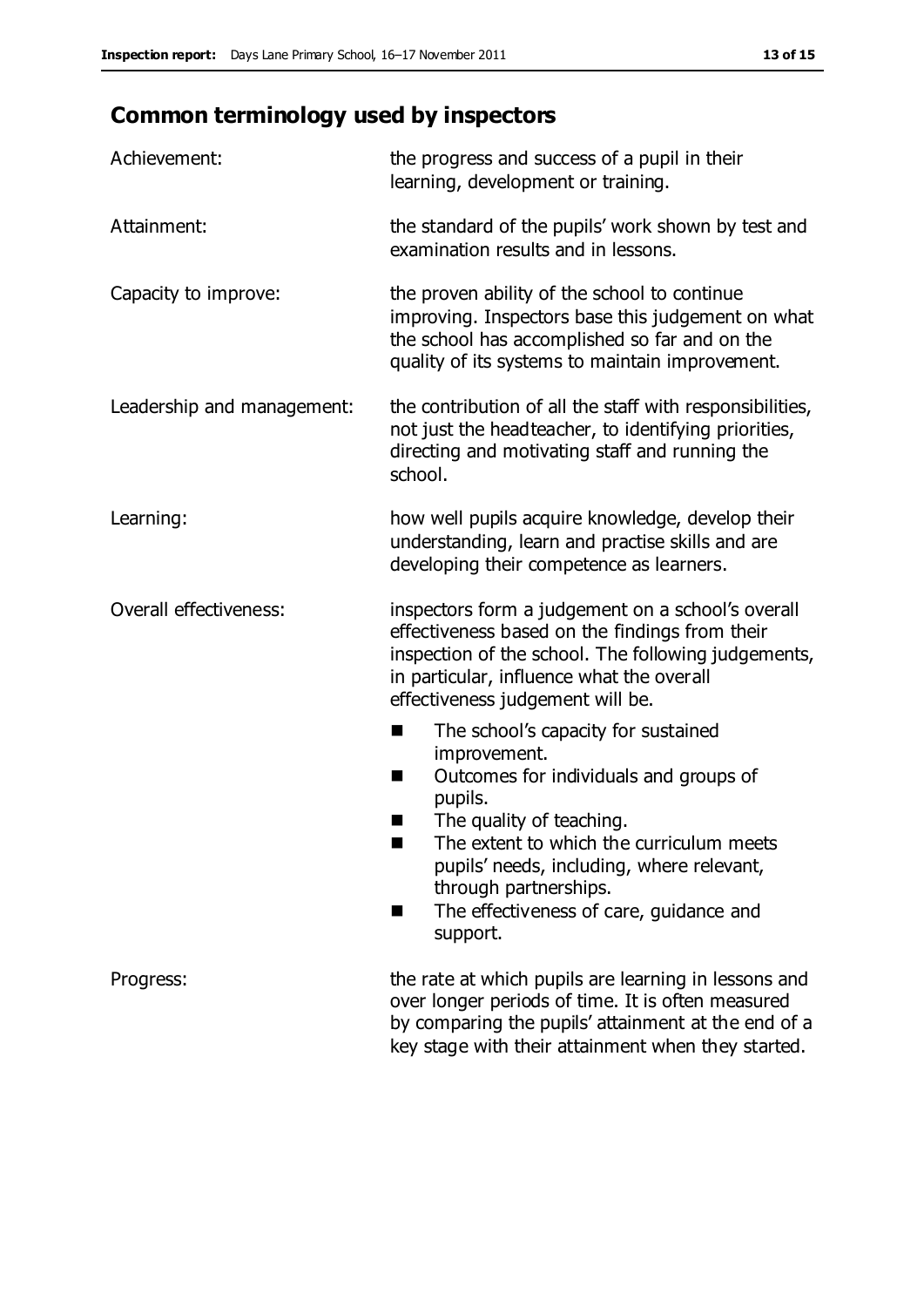#### **This letter is provided for the school, parents and carers to share with their children. It describes Ofsted's main findings from the inspection of their school.**



18 November 2011

Dear Pupils

#### **Inspection of Days Lane Primary School, Sidcup DA15 8JU**

Thank you for making us so welcome when we visited your school recently. We enjoyed meeting and talking to you. Thank you to those of you who completed the questionnaire for us. We found your responses very helpful. You go to a good school where adults work hard to prepare you for the future. Here are some of the best things we found.

- You enjoy school and get on well with each other.
- You feel extremely safe and understand the importance of eating healthy foods and taking exercise.
- You like your teachers and teaching assistants and try your best to please them.
- You are well behaved and make a good contribution to the school.
- You are enthusiastic about all the different activities provided for you, including music clubs and visits out of school.
- You have good teachers who look after you extremely well.

We have asked your headteacher, teachers and the governing body to do two things to make your school even better.

- Let you know what you are expected to learn in lessons, check on your work during lessons and give you time to carry out the improvements suggested in marking.
- Make sure that the plans that the school has to help you do even better are working.

All of you can help by continuing to work very hard.

Yours sincerely

David Shepherd Lead inspector